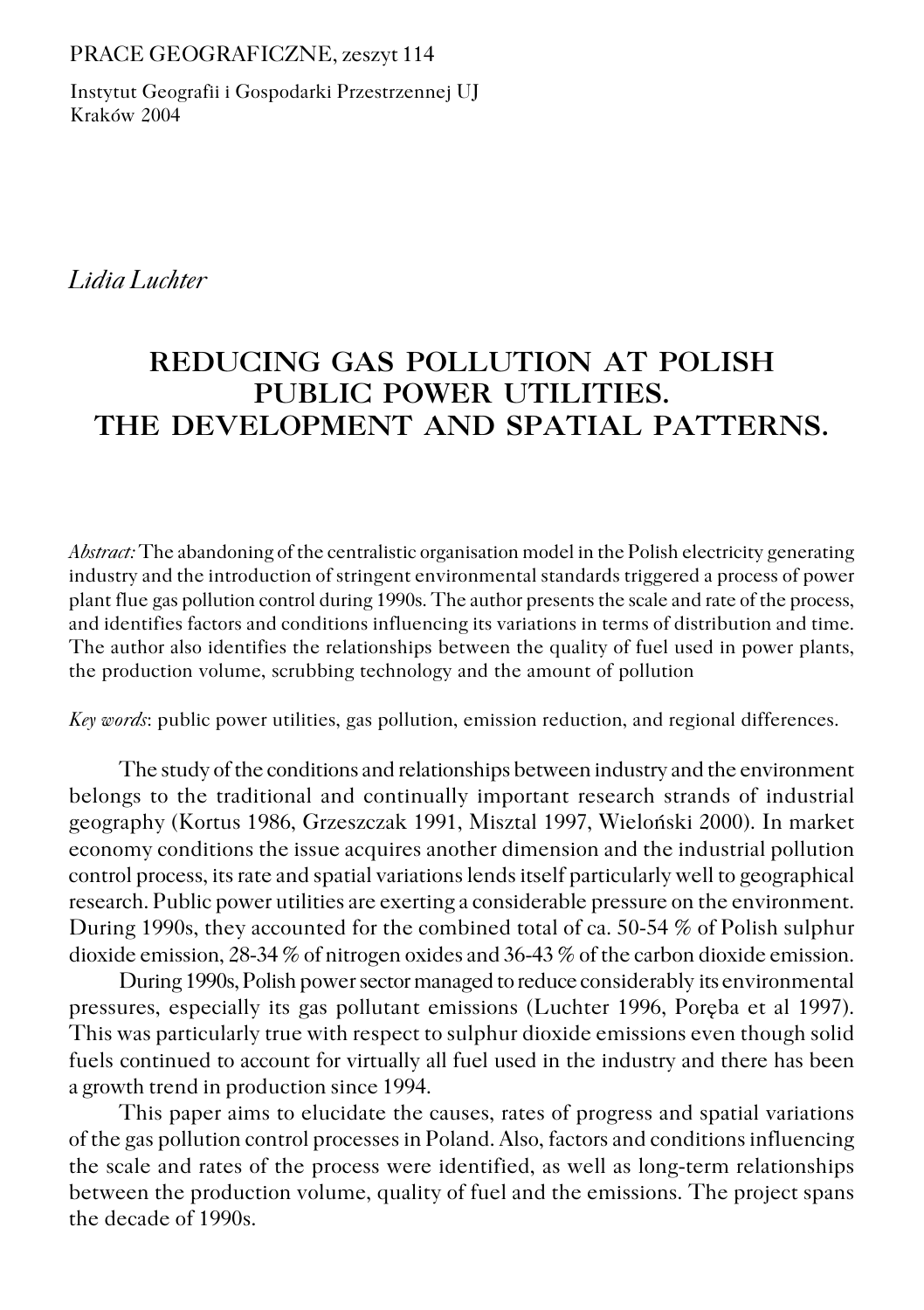The database for such defined research objective was based on non−published material and statistical publications released during 1990−1999 by Agencja Rynku Energii S.A. (Energy Market Agency), Warsaw.

#### **1. The Gaseous Pollutants Reduction Process – Causes and Conditions**

During 1980s, efficient environment protection policies became an essential condition and inherent attribute of any operation involving sourcing, processing, transporting and utilisation of energy in European market economies. It received a specific expression in the Commission Directive (88/609/EEC) of 1988 concerning the reduction of pollutant emissions to the atmosphere from large combustion power plants (Wykaz standardów... 1994).

In Poland, on the other hand, until the end of 1980s, national energy development programmes typically considered environmental protection in a postulative manner, as one of those areas that should not be neglected. This, however, seldom lead to anything beyond declarations and plants operating in a centralised industry largely strayed from costly measures to control their impact on the environment. Little attention was also paid to the issue of coal quality used in power plants. This is confirmed by the fact that sulphur content was not used in pricing of coal for the power sector. Plants commissioned during that period, such as Jaworzno III, Połaniec and Bełchatów, utilised dry pyrite sulphur separation as the measure applied during crushing (Górecki 1985). The practice whereby low−sulphur coal is used during adverse weather conditions to avoid hazardous atmospheric concentration of sulphur dioxide was virtually nonexistent. Large solid fuel−fired power plants above 1000 MW put up high smokestacks to better disperse sulphur dioxide. That solution spread the acidifying effect of sulphur dioxide on a wider area.

In the early 1990s, as the power sector was restructuring and had abandoned the centralistic organisation model, environmental issues of combined heat and power plant operation were given proper attention. The radical environmental shift in the industry's approach was at the base of the Polish economic and political change commenced in 1989. It was also linked with the beginning of Poland's integration with market economies, a process initiated by the Europe Agreements between Poland and the European Community. In this situation the implementation of environmental protection standards comparable with the European regulations was a key precondition of the country's accession to the EU.

Poland is also bound by international conventions and relevant protocols on cross− border pollutant emissions, and in particular by the  $2<sup>nd</sup>$  Sulphur Protocol (1994), the  $2<sup>nd</sup>$ Nitrogen Protocol (1999) and the Kyoto Protocol (1997) on greenhouse gases. To support their implementation successive Polish governments transferred the country's environmental undertakings under those agreements into a number of economic mechanisms (e.g. environmental fees).

The gas pollution control process in public utilities started in 1990 with the adoption of the first stringent gaseous pollutant emission standards, complete with progressive environmental fees. This was an effort to implement the recommendation of acquis communautaire, namely the Directive 88/609/EEC on the reduction of emissions from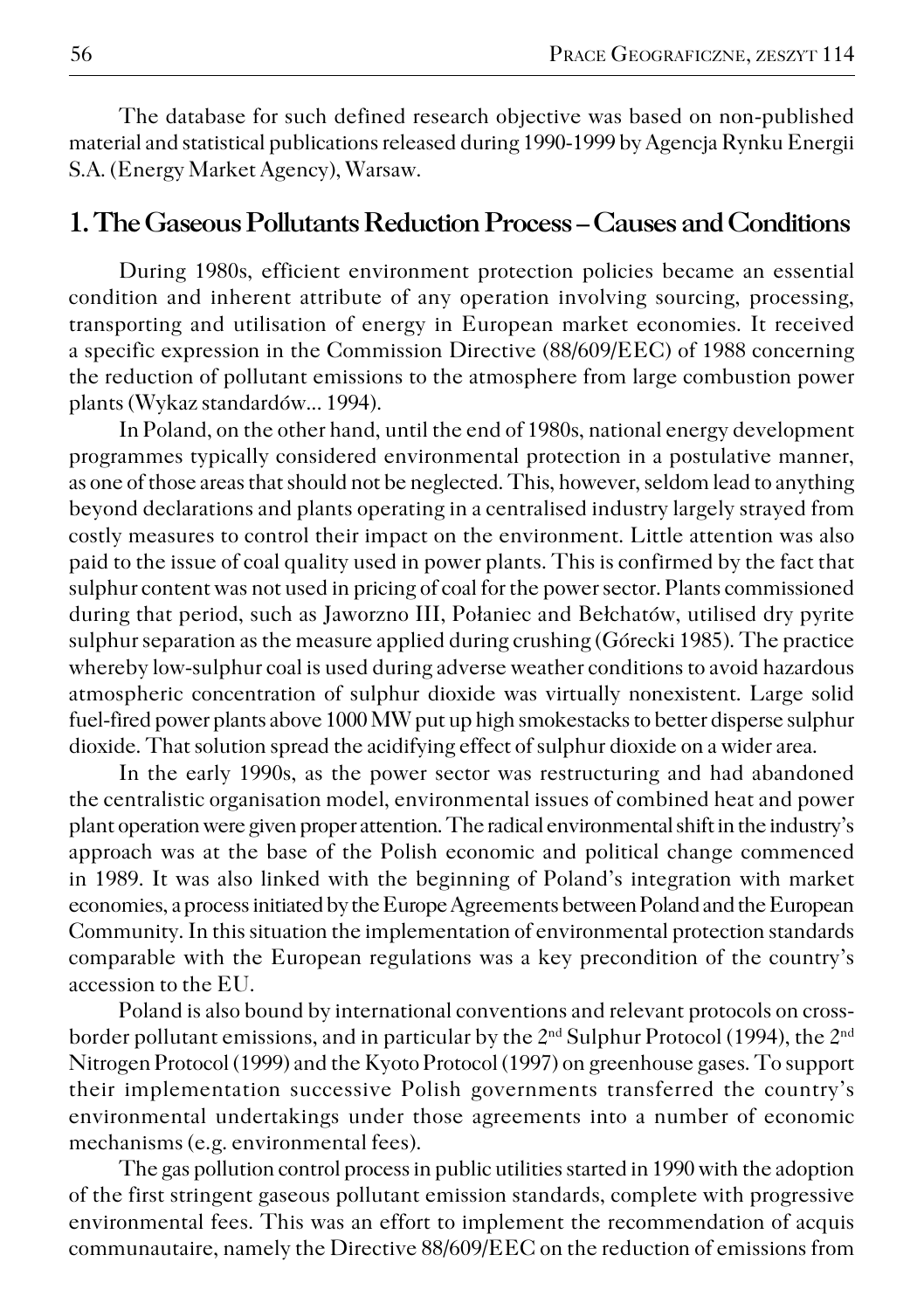large power plants, to the Polish socio−economic conditions. It was not, however, until 1996 when a sulphur dioxide reduction programme, drafted by Polskie Sieci Elektroenergetyczne S.A. (Polish Power Grids), was adopted for implementation following the signing of the 2nd Sulphur Protocol by the Polish government (Poręba, Gajda and Burakowski 1997). The programme envisaged the reduction of sulphur dioxide emission from the power sector by 35 % by 1989, so that by 2010 the emission from the power plants would amount to 700 000 tons, or ca. 50 percent of the total volume for Poland as adopted under the 2nd Sulphur Protocol.

An important stimulus to speed up the environmental overhaul of the electricity generating industry, and its legal sanction, was given by the Outline of the Energy Policy Until 2020, a document based on the Polish Energy Law and strictly linking the energy sector with the environment (Prawo...1997). The direct disciplining of the industry was provided in the form of the gradually introduced ordinances of the Ministry of Environmental Protection, Forestry and Natural Resources, which laid down environmental fees and storage fees for the energy sector waste, as well as limits depending on the source of emission and the type of fuel used. During 1990s, the fees were gradually increased in line with the inflation rate. In 2000, for example, the fees for sulphur dioxide stood at PLN 0.34 per kilogram, for carbon dioxide at PLN 0.18 per kilogram, and PLN 0.34 per kilogram of nitrogen oxides (Journal of Laws No. 110, XII 1999).

In 1998, new and more stringent gas pollutant emission limits were adopted, as compared to those of 1990, and now they depend on the age of the power plant (Gajda, Barc 1999).

In summary, the initiation and continuation of the gas pollution control process in the power sector were influenced by both external (international) and internal (domestic) factors. The key role in the radical shift in the energy sector with respect to its environmental impact was undoubtedly played by the overall socio−economic transformation in Poland. The scale and rate of the process, however, were shaped by international considerations influencing the environmental policies of the successive Polish governments, as well as the power plant creditworthiness.

## **2. Relationships between Electricity Production, Fuel Consumption and Emissions**

The energy self−reliance policy pursued by Polish governments after the Second World War combined with limited financial resources for imported hydrocarbon fuels and marginal development of hydrogeneration has lead to 97 % of the national electricity output being generated by brown and hard coal combustion plants. Solid fuel combustion causes particularly high environmental hazards as this is a process where hazardous compounds, such as sulphur, nitrogen and carbon oxides are produced. The health −neutral carbon dioxide is a greenhouse gas.

A comparison of curves illustrating the electricity production rates, fuel consumption and air emissions confirms the previous statements about the intensification of the adverse impact on the environment of the power sector during 1971−1989 (Fig. 1). During this period, the increasing electricity output was accompanied by a comparable.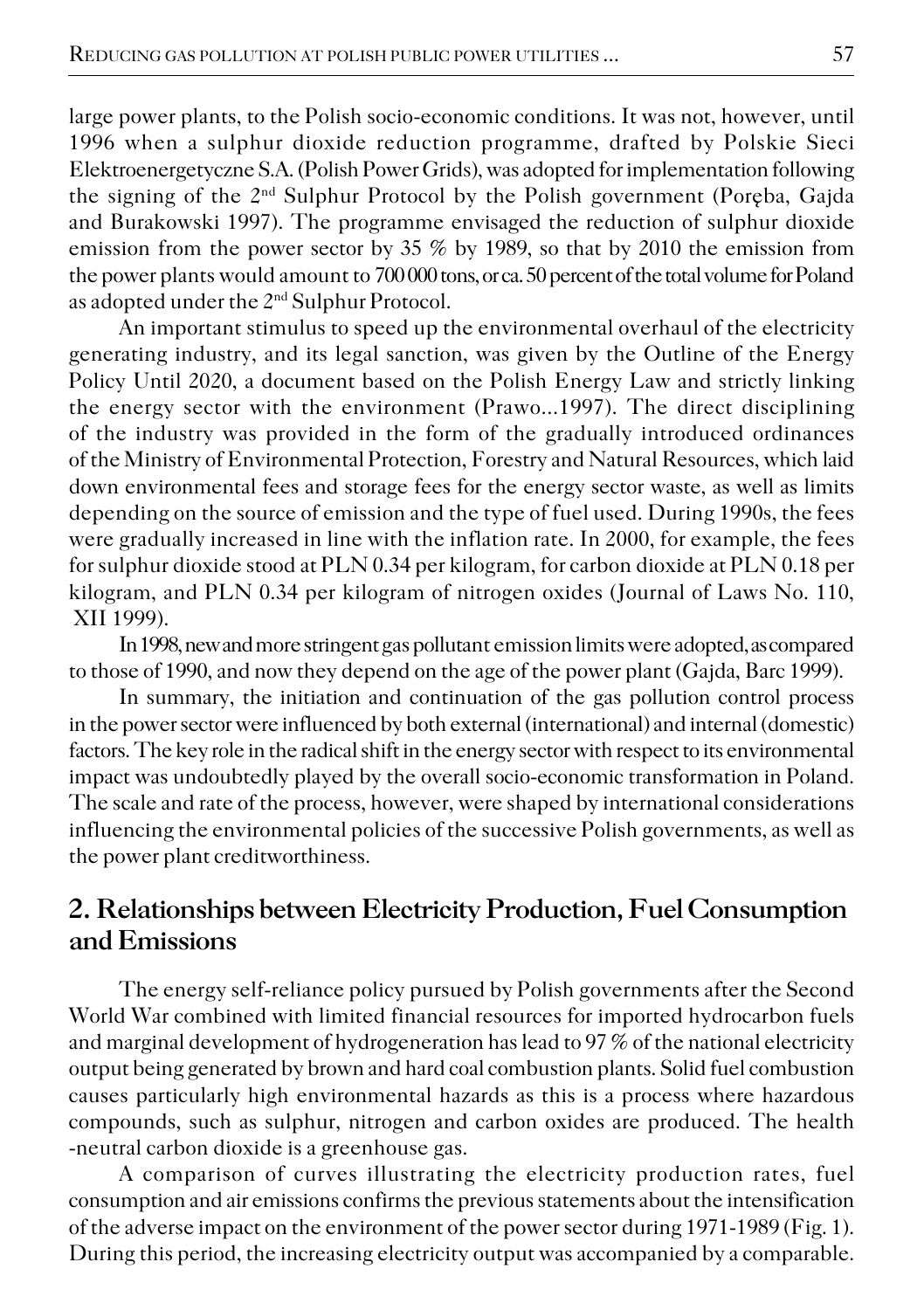

Fig. 1. Pollutant Emissions in Public Power Utilities vs. Fuel Consumption and Electricity Generation (1971=100)

Ryc. 1. Dynamika emisji zanieczyszczeń w elektrowniach zawodowych na tle zużycia paliwa i produkcji energii elektrycznej (1971=100)

*Source:* based on "Statystyki Elektroenergetyki Polskiej 1975−1999", ARE, Warsaw.

increase in the sulphur dioxide emissions, which was particularly acute during 1980s. The latter effect was a consequence of the increased output rates produced with high −sulphur content coal (1.5−2.5 % of sulphur) at Jaworzno III and Połaniec plants and by the commissioning of the Bełchatów plant. While the Bełchatów plant runs on low− sulphur brown coal (0.58 % on average), its annual consumption of 32 million tons of coal makes it the key pollutant of the industry. 1990s brought a radical change with 1990 being the landmark year, when electricity output and, to an extent, also the fuel consumption were "decoupled" with the sulphur dioxide emission. This opening of the gap between the production and emission rates continued widening until the end of 1990s.

Data for nitrogen oxides and carbon dioxide emissions in the power sector was only available for the last decade of the  $20<sup>th</sup>$  c. Plotted on a chart nitrogen data also confirmed the positive trend in the relationship between electrical output and gas pollution (Fig. 2). At the same time, carbon dioxide emission increase rates remained static as a result of the continued domination of solid fuel in the sector. The share of natural gas and oil in energy production remained at 2 %. Considering that solid fuels will continue as the main fuel of Polish power industry for the next two decades the efficiency of the generation process will have to improve in order for the carbon dioxide emission to go down. during 1990−1999, the efficiency of Polish plants increased from 32.3 to 35.6 %.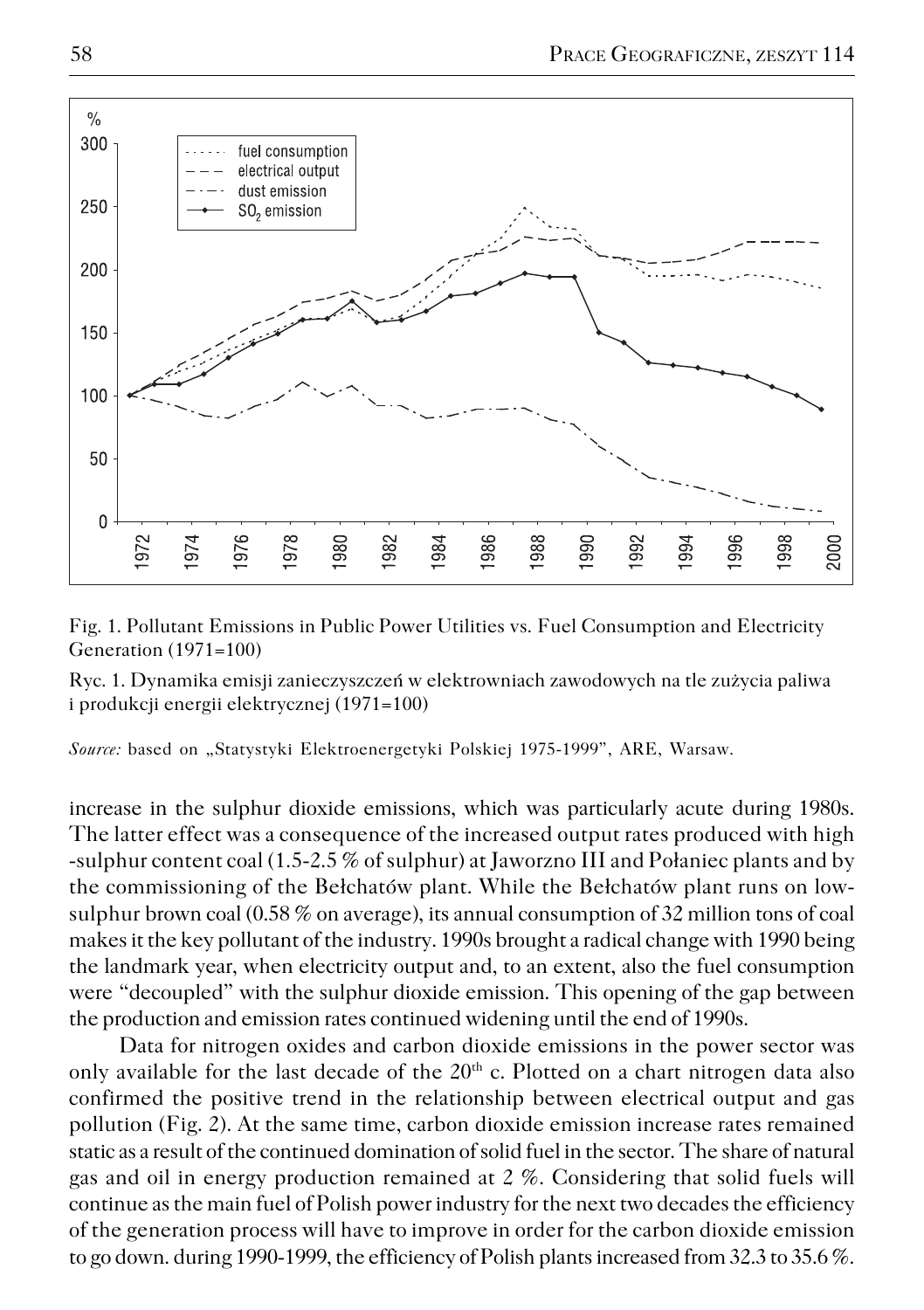

Fig. 2. Gas Pollutant Emissions in Public Power Utilities vs. Fuel Consumption and Electricity Generation (1991=100)

Ryc. 2. Dynamika emisji zanieczyszczeń gazowych w elektrowniach zawodowych na tle zużycia paliw i produkcji energii elektrycznej (1991=100)

*Source:* based on Emitor from 1991−2000, ARE, Warsaw.

### **3. The Scale and Factors in the Reduction of Gas Pollution**

During 1991−1999, the environmental pressure of the industry was materially reduced, as documented in Table 1. While fuel consumption was reduced by 20% and the electrical output by just 2 %, the emission of sulphur went down by more than 54% and that of nitrogen oxides by 36 %. Carbon dioxide emissions fluctuated slightly in relation to the quantity of fuel used and the energy process efficiency.

The environmental progress achieved by the industry is best characterised by the relevant ratios of gas emission to the unit production (Tab. 2). For sulphur dioxide the overall industry ratio went down from 8.7 g/kWh in 1994 to 6.0 g/kWh in 1999. Even though brown coal−consuming plants achieved a better result of 3.4 g/kWh improvement than the 2.1 g/kWh of the hard coal−fired plants, the latter were still running at almost half of the ratio value as a result of the higher heat value of hard coal (Tab. 3). This is also a reason why the real fuel consumption in hard coal plants stood at 406 g/kWh while in brown coal plants it was as high as 1173 g/kWh (1999 data). In nitrogen oxides, emissions dropped materially, from 2.4 g/kWh in 1994 to 1.6 g/kWh in 1999. A marginal improvement in carbon dioxide emissions owed it chiefly to the improved energy process efficiency (Tab. 2).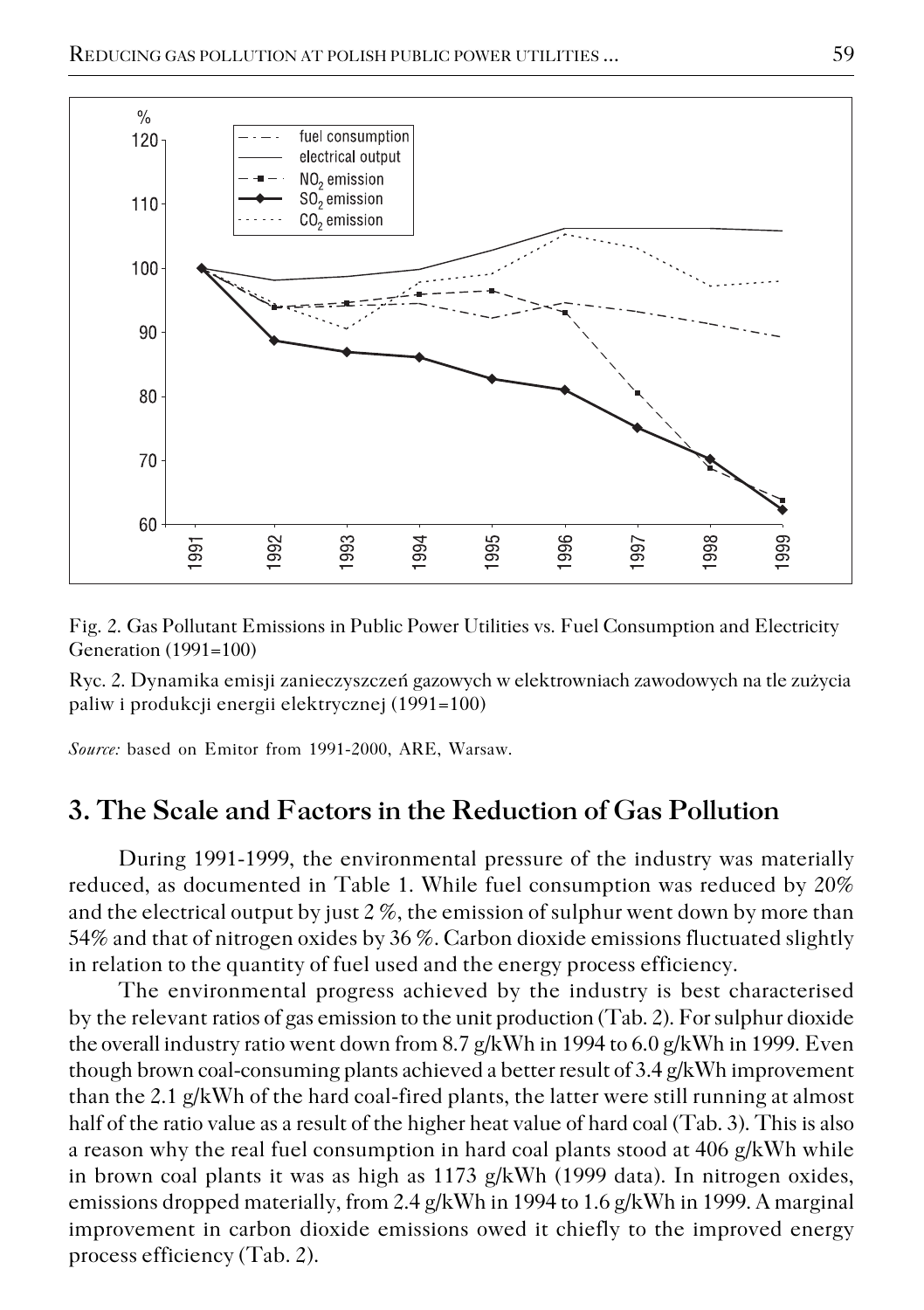Tab. 1. Fuel Consumption, Electricity Output and Gas Pollution at Public Combined Heat and Power Utilities

|  | Tab. 1. Zużycie paliw, produkcja energii elektrycznej i emisja zanieczyszczeń gazowych |  |  |  |
|--|----------------------------------------------------------------------------------------|--|--|--|
|  | w elektrowniach zawodowych cieplnych                                                   |  |  |  |

|      | Fuel consumption |                            | <b>Electricity Output</b> |                            | SO <sub>2</sub> Emission |                            | NO <sub>x</sub> Emission |                             | CO <sub>2</sub> Emission |                          |
|------|------------------|----------------------------|---------------------------|----------------------------|--------------------------|----------------------------|--------------------------|-----------------------------|--------------------------|--------------------------|
| Year | Mio t            | Growth<br>rate<br>1989=100 | <b>Billion</b><br>kWh     | Growth<br>rate<br>1989=100 | 000t                     | Growth<br>rate<br>1989=100 | 000t                     | Growth rate<br>$1991 = 100$ | Mio t                    | Growth rate <br>1990=100 |
| 1989 | 127.4            | 100.0                      | 133.2                     | 100.0                      | 2018                     | 100.0                      |                          |                             |                          |                          |
| 1990 | 115.7            | 90.8                       | 124.9                     | 93.8                       | 1560                     | 77.3                       |                          |                             | 150.3                    | 100.0                    |
| 1991 | 113.8            | 893                        | 123.4                     | 92.6                       | 1477                     | 73.2                       | 394.1                    | 100.0                       | 148.5                    | 98.8                     |
| 1992 | 106.8            | 838                        | 121.0                     | 90.8                       | 1311                     | 65.0                       | 370.2                    | 939                         | 140.4                    | 934                      |
| 1993 | 107.1            | 84.1                       | 121.8                     | 91.4                       | 1283                     | 63.6                       | 372.9                    | 94.6                        | 134.4                    | 89.4                     |
| 1994 | 107.5            | 84.4                       | 123.1                     | 92.4                       | 1272                     | 63.0                       | 377.8                    | 95.9                        | 145.3                    | 96.7                     |
| 1995 | 104.9            | 82.3                       | 126.8                     | 95.2                       | 1222                     | 60.5                       | 380.2                    | 96.5                        | 147.1                    | 97.9                     |
| 1996 | 107.7            | 845                        | 131.1                     | 98.4                       | 1197                     | 593                        | 366.9                    | 93.1                        | 1563                     | 104.0                    |
| 1997 | 106.1            | 83.3                       | 131.0                     | 98.3                       | 1110                     | 55.0                       | 317.2                    | 80.5                        | 153.1                    | 101.9                    |
| 1998 | 103.9            | 81.5                       | 131.0                     | 98.3                       | 1038                     | 51.4                       | 271.2                    | 68.8                        | 144.3                    | 96.0                     |
| 1999 | 101.5            | 79.7                       | 130.6                     | 98.0                       | 920                      | 45.6                       | 251.5                    | 63.8                        | 145.6                    | 96.9                     |

*Source:* Based on Statystyka Elektroenergetyki Polskiej of 1989−1999, ARE, Warszawa Emitor 1993−1999, ARE

Tab. 2. Quality of Fuel Utilised at Public Power Utilities

Tab. 2. Charakterystyka jakościowa paliwa użytkowanego w elektrowniach zawodowych

| Coal Type  | Year | Consumption<br>Mio t | Heat Value<br>kJ/kg | Ash<br>Content<br>$\%$ | Sulphur<br>Content<br>$\%$ |
|------------|------|----------------------|---------------------|------------------------|----------------------------|
| Hard Coal  | 1989 | 54.3                 | 18 350              | 28.56                  | 1.148                      |
|            | 1990 | 49.2                 | 19 000              | 25.59                  | 0.965                      |
|            | 1995 | 42.7                 | 21 4 63             | 20.83                  | 0.852                      |
|            | 1999 | 41.2                 | 21 538              | 20.27                  | 0.876                      |
| Brown Coal | 1989 | 70.5                 | 8 1 0 3             | 12.48                  | 0.661                      |
|            | 1990 | 66.4                 | 8 2 9 2             | 11.60                  | 0.594                      |
|            | 1995 | 62.2                 | 8489                | 10.19                  | 0.634                      |
|            | 1999 | 60.2                 | 8632                | 9.68                   | 0.711                      |

*Source:* based on Emitor 1996−1999, CIE, ARE, Warszawa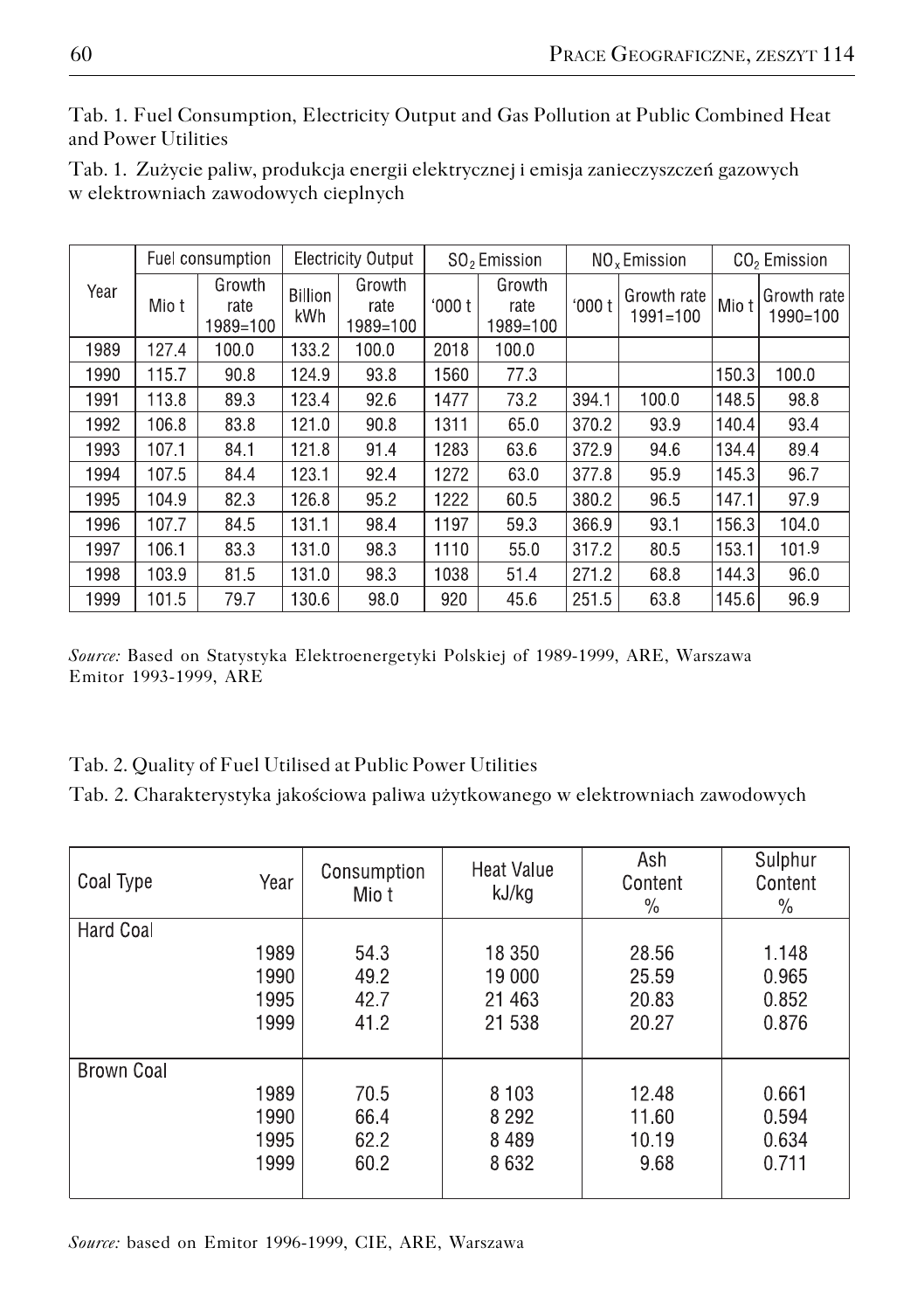Identification of the scale and disproportion of the processes at the individual plant level required disaggregating of the national sulphur dioxide emission data. The positive change notwithstanding, public utilities formed a diverse community as far as environmental pressure is concerned. During 1989−1998, as the pollution ratios decreased the distance between the best and worst result shrank from 21 g/kWh to 3.4 g/kWh, as illustrated on the dynamic histogram (Fig. 3). The Opole plant came out best in this comparison and it met the most stringent EU−compatible environmental requirements laid down for new plants. In the brown coal sector the differences between ratios were smaller (Fig. 4). They also recorded only a limited reduction from 12 g/kWh in 1989 to 9.3 g/kWh in 1998, which should be attributed to a more consistent sulphur content in the explored coal fields, at 0.69−0.77 %. The best result posted by the Adamów plant at 3.8 g/kWh against the other facilities was a result of the lowest −sulphur coal, ca. 0.27%.

The gas pollution reduction process in public utilities can be broken down into two phases, depending on the solutions and methods adopted. The first phase spans 1990−1995, when a considerable emission reduction was achieved without capital



Fig. 3. Unit  $\mathrm{SO}_2$  Emissions in Hard-Coal Fired Plants Larger Than 700 MW in 1989, 1996 and 1998. Ryc. 3. Jednostkowa emisja SO $_2$  w elektrowniach na węgiel kamienny o mocy powyżej 700 MW w latach 1989, 1996, 1998

*Source:* based on Emitor from 1990−1999, ARE, Warsaw.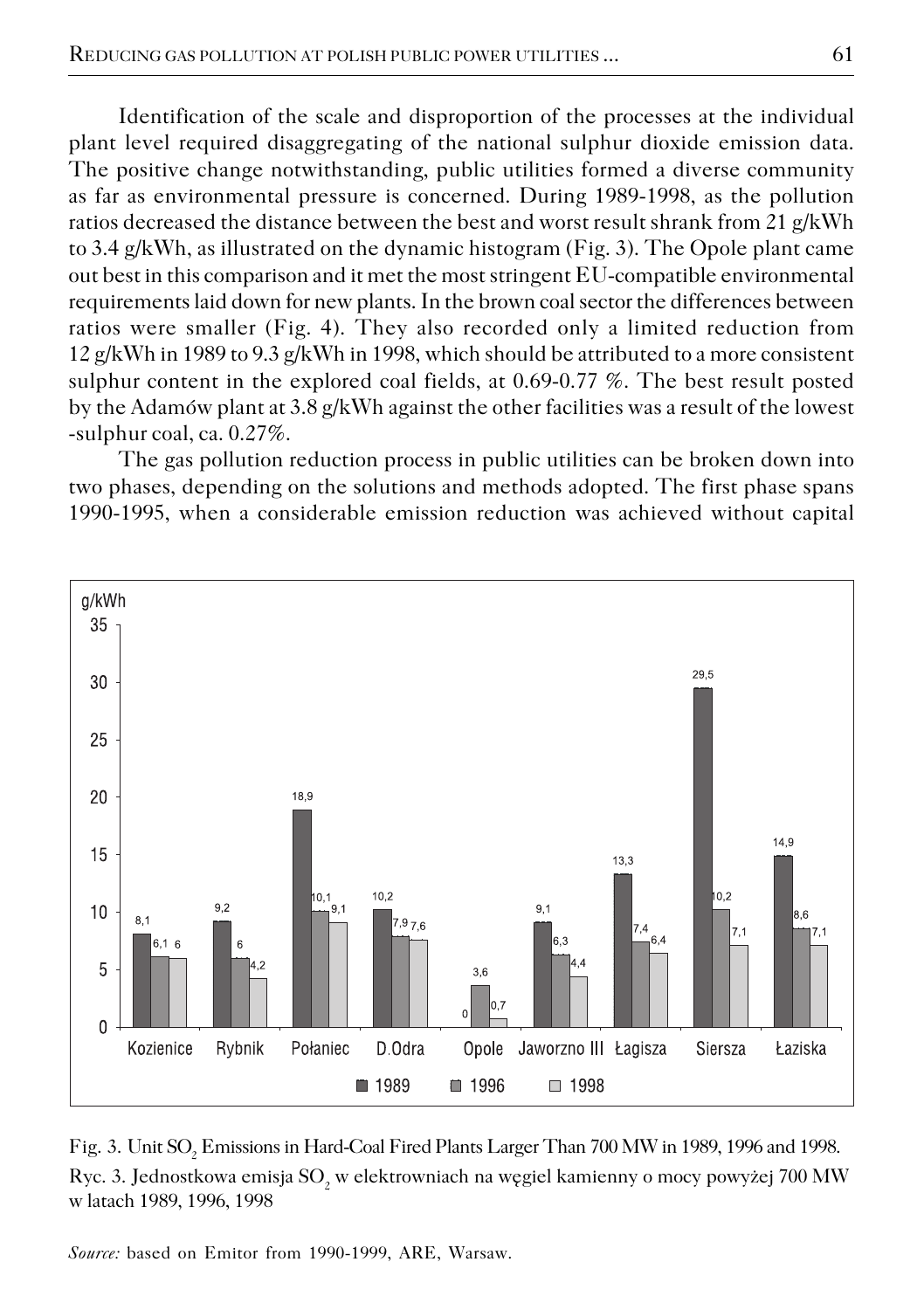

Fig. 4 Unit  $\mathrm{SO}_2$  Emissions in Brown-Coal Fired Plants in 1989, 1996 and 1998. Ryc. 4 Jednostkowa emisja SO<sub>2</sub> w elektrowniach na węgiel brunatny w latach 1989, 1996, 1998

*Source:* based on Emitor from 1990−1999, ARE, Warsaw.

investment through organisational changes and better fuel quality. Conversely, during the second phase the material environmental effects were obtained primarily thanks to expensive environmental protection equipment and parallel technological improvement process.

When in January 1990 the government abandoned the central coal administrative distribution system where the entire coal trade went through the state Coal Sales Agency power plants were faced for the first time with a choice of suppliers on an oversupplied market (Luchter 1996). Hence, during 1989−1995, the heat value of hard coal burned in power plant increased by 17 %, ash content dropped by 27 % and that of sulphur by 25 % (Tab. 3). It was the sulphur content, which was key for the emissions in the public power utility sector (Luchter 1995). The lowest quality hard coal with the highest sulphur content had typically been used by power plants located in and around the Upper Silesian Coal Basin. Hence during 1989−1995, the greatest decrease in the sulphur content of fuel coal was recorded in the plants at Siersza (2.5 to  $1.03\%$ ), Połaniec (1.66 to 1.14 %), Siersza  $(2,52 \text{ to } 1.03 \%)$ , Skawina  $(1.44 \text{ to } 0.99 \%)$  (Fig. 5). Further improvement of fuel coal sulphur content was stopped by cost considerations. The mines met the progressing demand for low sulphur coal by gradually increasing the capacity of their existing coal enrichment facilities and by making new capital investments (Luchter 1996). There is currently a well−founded concern of oversupply of high−quality coal on the market that cannot be met.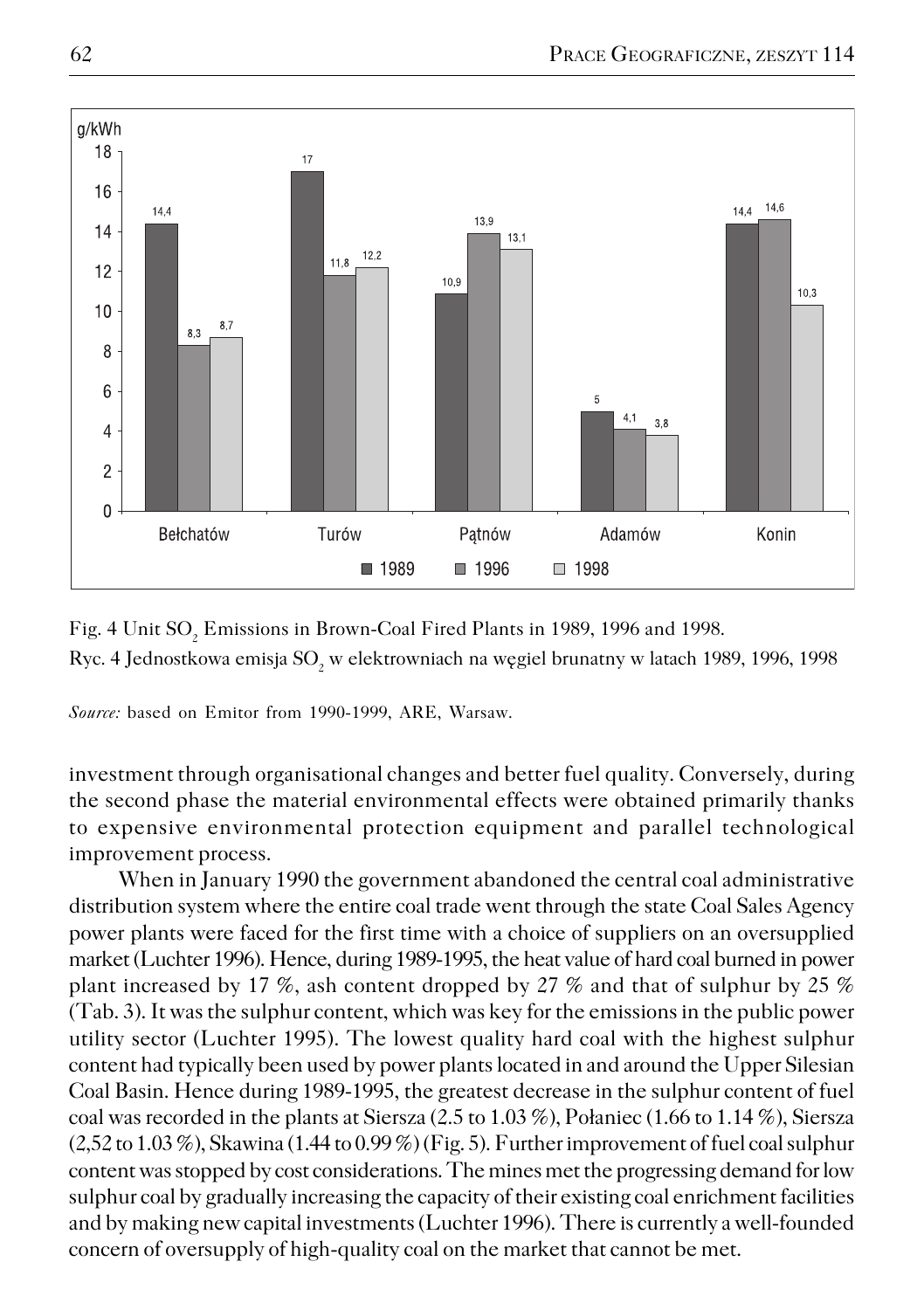Facing imminent opening of the market for competition, Polish power industry embarked on a broad environmental and modernisation capital investment programme. It aims to meet the European standards on energy process efficiency and pollutant emissions. The highly capital−intensive programme was largely financed by banks with loans secured with long−term energy uptake contracts between the plants and the Polish national grid operator Polskie Sieci Elektroenergetyczne S.A., than the monopolist on the bulk electricity market. One side effect of this solution has been the inflexibility of Polish electricity market and limited availability of energy with cheaper suppliers.

The environmental programme comprised projects aiming to retrofit and overhaul the turbines and replace traditional boilers with the fluidised− bed type. Since 1997, the industry has commissioned eight fluidised −bed boilers at combined heat and power plants in Żerań, Siekierki and Katowice, and at power plants Jaworzno Tab. 3. The Ratio of Gas Emission to Electricity Output During 1994−1999

Tab. 3. Wskaźniki emisji gazów w stosunku do produkcji energii elektrycznej w latach 1994−1999

|                               | Emission Ratio g/kWh |                                |                   |  |  |  |
|-------------------------------|----------------------|--------------------------------|-------------------|--|--|--|
| Year                          | SO <sub>2</sub>      | NO <sub>x</sub>                | $\overline{C}O_2$ |  |  |  |
| Total Public Power Utilities  |                      |                                |                   |  |  |  |
| 1994                          | 8.7                  |                                |                   |  |  |  |
| 1995                          | 8.1                  |                                |                   |  |  |  |
| 1996                          | 7.6                  | 2.3                            | 985.8             |  |  |  |
| 1997                          | 7.1                  | 2.0                            | 977.3             |  |  |  |
| 1998                          | 6.7                  | 1.8                            | 929.2             |  |  |  |
| 1999                          | 6.0                  | 1.6                            | 948.7             |  |  |  |
|                               |                      | <b>Brown Coal-Fired Plants</b> |                   |  |  |  |
| 1994                          | 11.9                 |                                |                   |  |  |  |
| 1995                          | 10.6                 |                                |                   |  |  |  |
| 1996                          | 9.8                  | 1.7                            | 1282.3            |  |  |  |
| 1997                          | 9.6                  | 1.6                            | 1263.5            |  |  |  |
| 1998                          | 9.6                  | 1.6                            | 1114.2            |  |  |  |
| 1999                          | 8.5                  | 1.5                            | 1171.5            |  |  |  |
| <b>Hard Coal-Fired Plants</b> |                      |                                |                   |  |  |  |
| 1994                          | 6.8                  |                                |                   |  |  |  |
| 1995                          | 6.7                  |                                |                   |  |  |  |
| 1996                          | 6.4                  | 2.6                            | 831.2             |  |  |  |
| 1997                          | 5.8                  | 2.2                            | 826.3             |  |  |  |
| 1998                          | 5.1                  | 1.8                            | 823.7             |  |  |  |
| 1999                          | 4.7                  | 1.7                            | 826.7             |  |  |  |

*Source:* based on Emitor 1994−2000, ARE, Warsaw

II, Turów and Siersza. The new technology reduced sulphur dioxide emission by 80−95% and the emission of nitrogen oxides by the average of 60 percent. The power plant−installed boilers were also equipped with low−emission burners effectively reducing nitrogen oxide emissions by 40−50 % on average (Gajda, Barc 1999).

"End−of−pipe" solutions involving flue−gas scrubbers were applied alongside better quality coal and improved production technology to meet environmental protection standards. There exist a whole array of technological solution, both domestic and international, but wet scrubbers are the most efficient of them with either magnesium sorbent or lime as the agent. This technology allows ca. 95 % reduction of sulphur dioxide while the less capital−intensive semi−dry or dry installations perform at 35−80 % efficiency (Gajda, Barc,1999). Beginning in 1996, the largest Polish power plants such as: Bełchatów, Kozienice, Dolna Odra, Połaniec, Opole, Jaworzno III and Łaziska have began to implement the highly efficient wet scrubber technology with the guaranteed sulphur dioxide emission of 400 mg/m3 and meeting European standards. The dry and semi−dry technology has been adopted by power plants Turów, Rybnik, Łagisza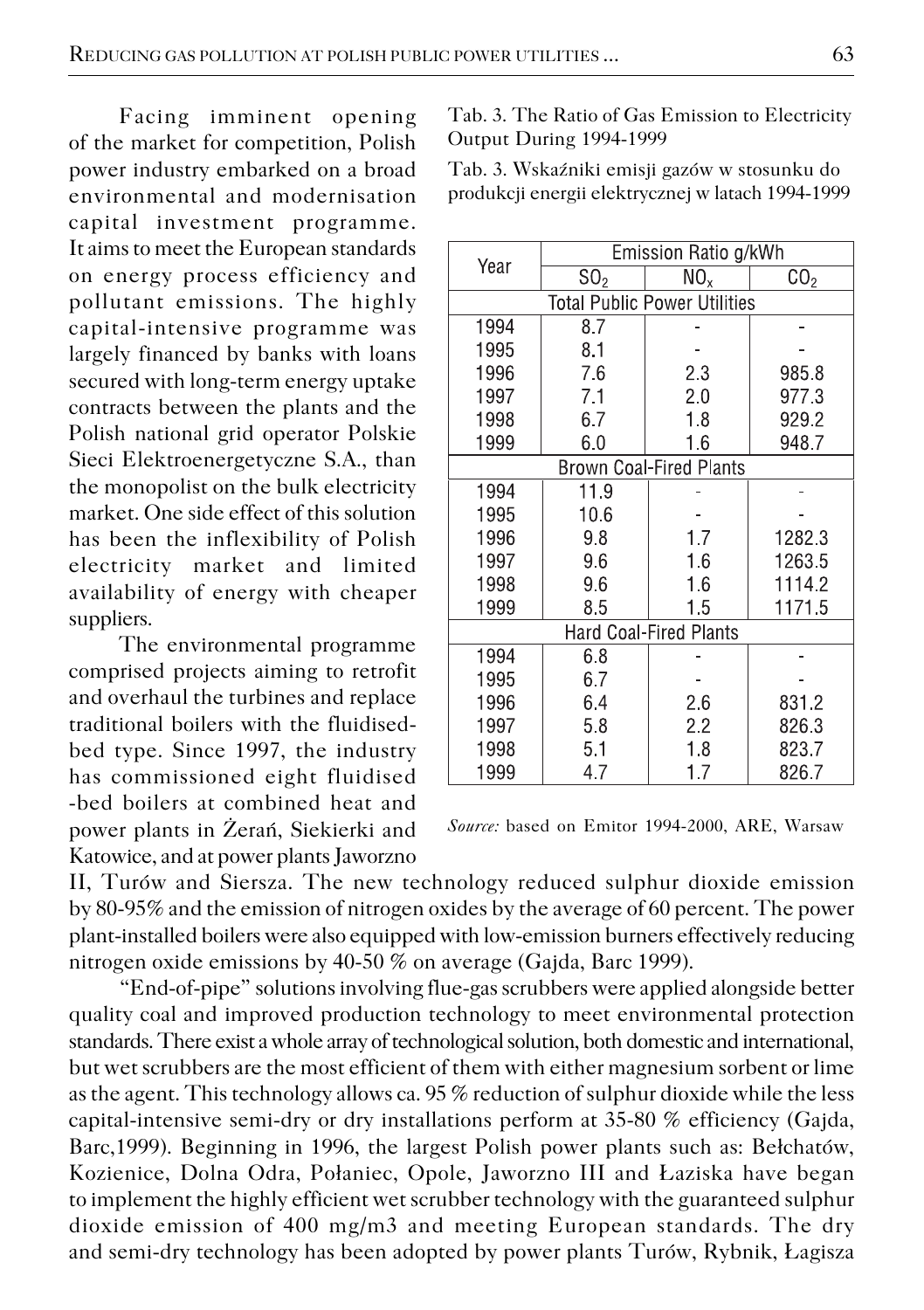

Fig. 5. Sulphur Content in Hard Coal Used by Power and Combined Heat and Power Plants Larger Than 700 MW

Ryc. 5. Zawartość siarki w węglu kamiennym spalanym przez elektrownie i elektrociepłownie o mocy powyżej 700 MW

*Source:* based on "Statystyki Elektroenergetyki Polskiej 1990−1999" ARE, Emitor 1999, ARE, Warsaw.

Tab. 4. The Structure of Capital Investment Made by Public Power Utilities on Environmental Projects During 1990−1999

Tab. 4. Struktura nakładów inwestycyjnych wydatkowanych przez elektrownie zawodowe w latach 1990−1999 na modernizację ekologiczną

| Item                      | Capital Expenditure |               |  |  |
|---------------------------|---------------------|---------------|--|--|
|                           | <b>PLN Mio</b>      | $\frac{0}{0}$ |  |  |
| Dust Control              | 1 332               | 21.0          |  |  |
| l Scrubbers               | 4 2 6 9             | 671           |  |  |
| NO <sub>2</sub> reduction | 756                 | 11.9          |  |  |
| Razem                     | 6 357               | 1በበ በ         |  |  |

Prices comparable to 2000 Ceny porównywalne z 2000 r.

*Source:* Biuro Strategii i Rozwoju PSE, Warsaw.

and Siersza and the Warsaw and Poznań combined heat and power plants. Some of these companies also replaced their boilers with the fluidised−bed type.

In the light of this review it can be stated that the second "capital−investment" phase of the gas pollution reduction process commenced in 1996 has produced results and is being continued. Several environmental facilities were commissioned over a relatively short period of time. By 1999, ca. 69 % of the capacity installed in public power utilities (of 29327 MW total) utilised sulphur dioxide emission reduction measures. Therefore, the sulphur emission aspect of the environmental modernisation programme in the power sector promises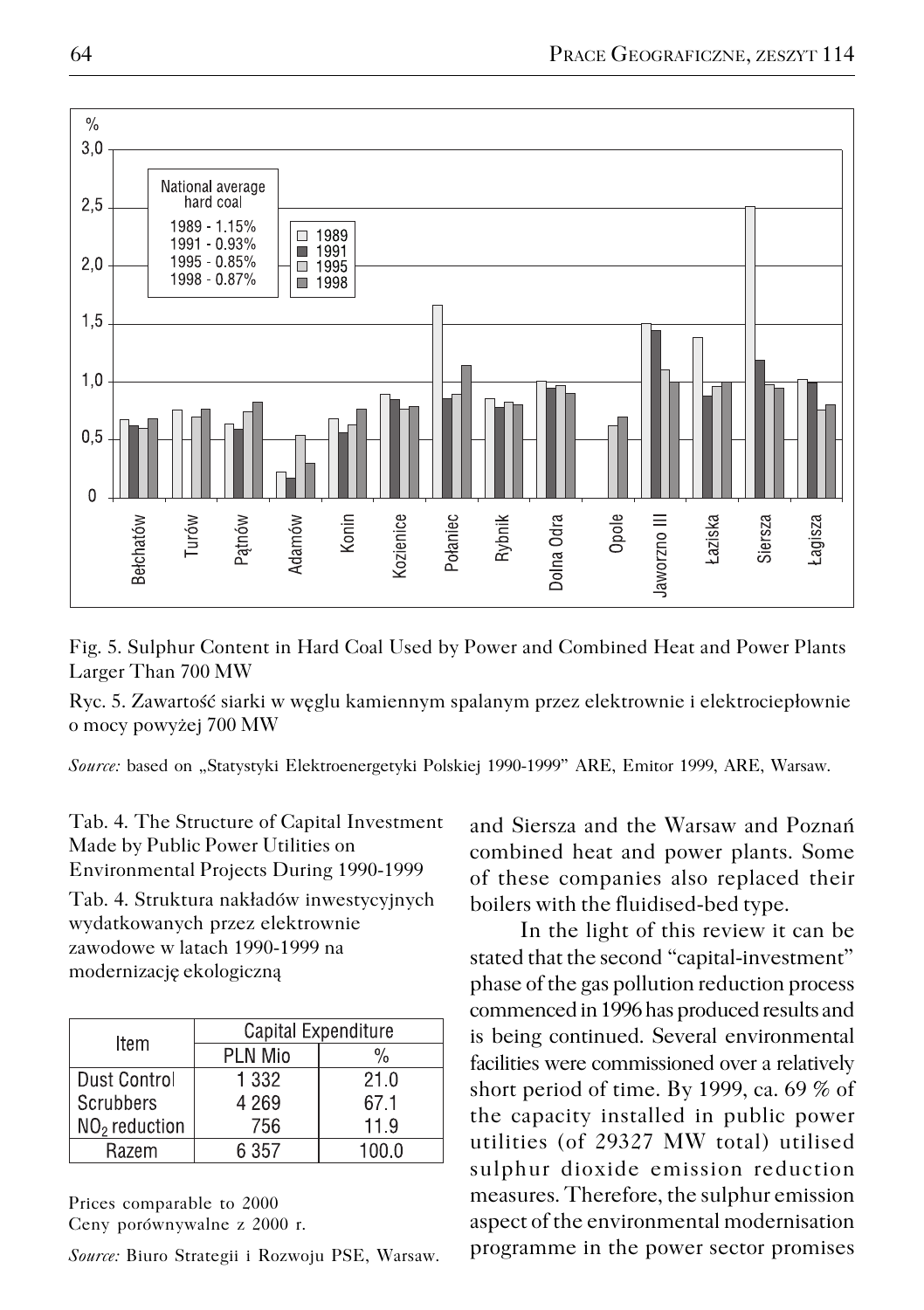to be successfully completed in 2004 as originally planned.

Financial cost of the deep modernisation programme has been considerable at PLN 6 billion, 67 % of which has been spent on scrubber facilities (Tab. 4). This expenditure has increased the plant operating costs. Companies utilising imported scrubber technologies had their unit cost increase on average by USD 5/MWh and those running Polish facilities saw the unit cost rise by USD 3/MWh (Gajda, Barc,1999). This is bound to be transferred to the domestic end user price.

# **4. Regional Variation of Gas Emission**

The spatial distribution of gas emission from the power sector varies widely from region to region, as a result of high capacity concentration in individual plants, the type and quality of solid fuel used, efficiency of the energy processes and the degree facilities reducing gas emissions (Fig. 6 and 7). The clear first place is held by the Łódzkie Province, which in 1999 accounted for 31.5 % of the national power−sector sulphur dioxide emission, 19 % of nitrogen dioxide and 27.3 % of carbon dioxide. The plant behind these numbers is the largest Polish power plant at Bełchatów (4320 MW capacity),



Fig. 6. Gas Pollutant Emissions in Public Power Utilities by Province in 1999 Ryc. 6. Emisja zanieczyszczeń gazowych w elektrowniach zawodowych według województw w 1999 r. *Source:* based on Emitor 1999, ARE, Warszawa.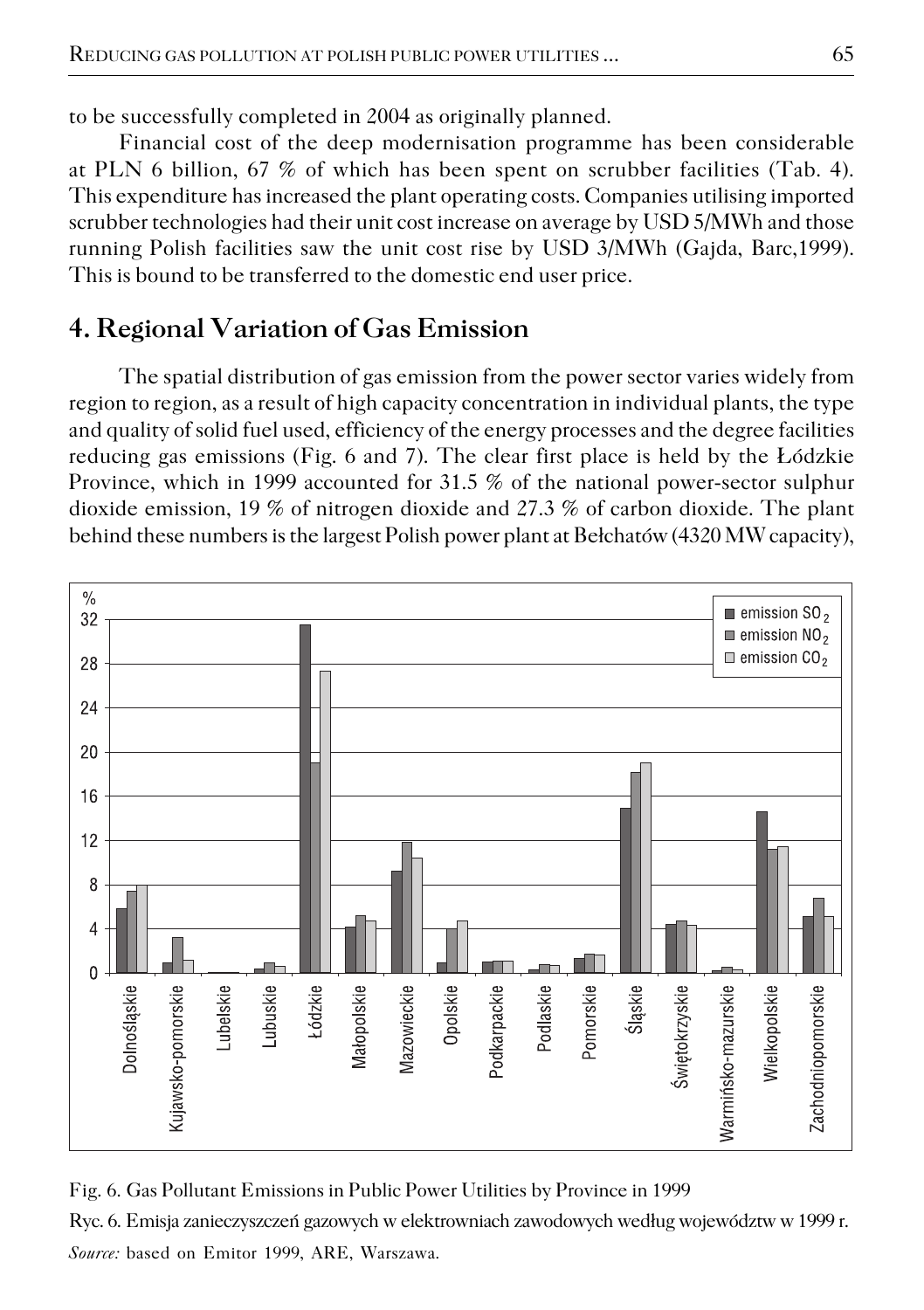

Z.E. PAK − Power stations Pątnów, Adamów, Konin Z.E. PAK − Zespół Elektrowni Pątnów, Adamów, Konin

Fig. 7. Carbon Dioxide Emission in Public Power Utilities in 1989 and 1998 Ryc. 7. Emisja dwutlenku siarki w elektrowniach zawodowych w latach 1989 i 1998

*Source:* based on Statystyka Elektroenergetyki Polskiej 1990, CIE, Emitora 1998, ARE, Warszawa.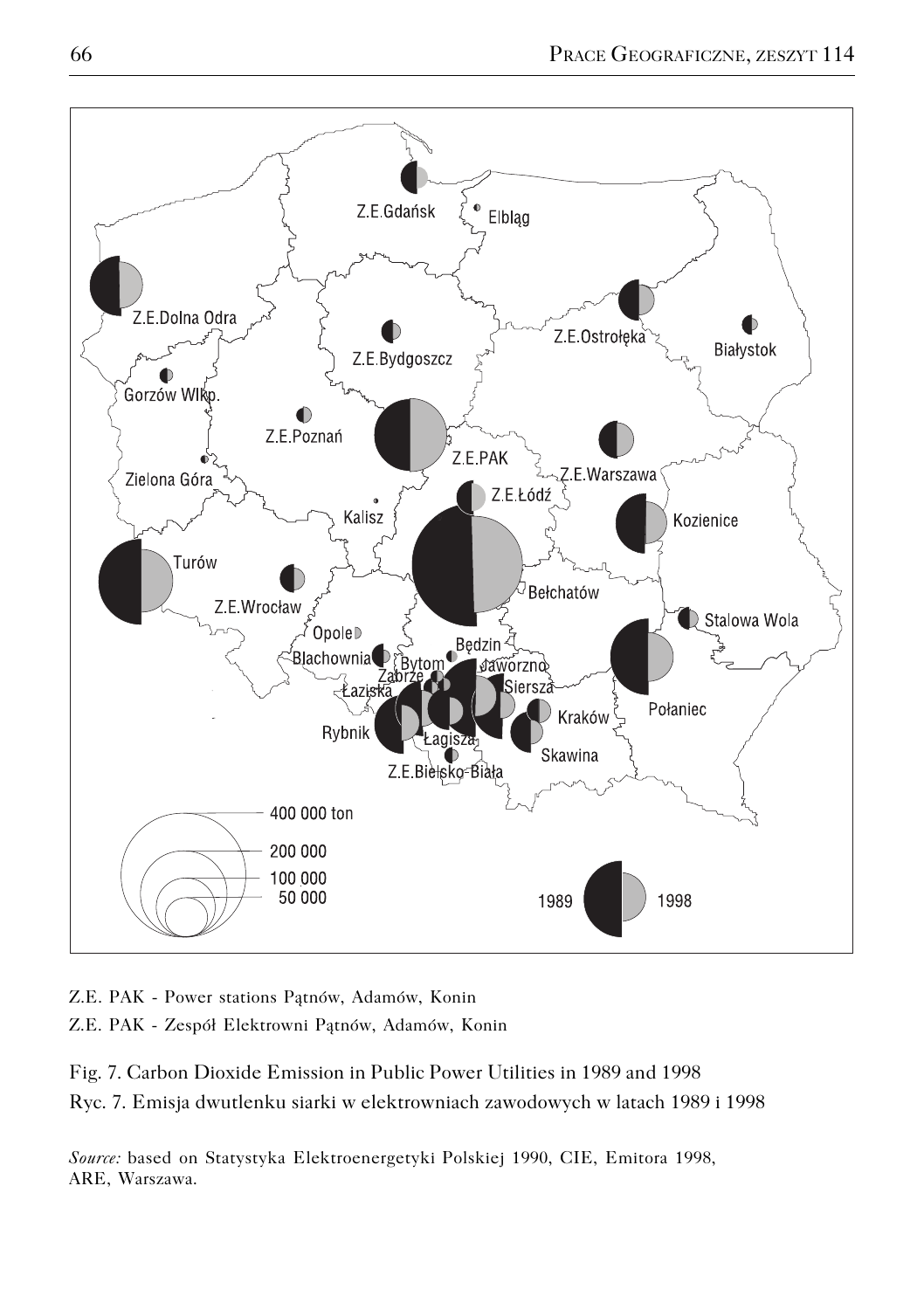which accounts for 22 % of the nation's overall electricity generation. The Śląskie Province holds the second place with 14.9 percent of the sulphur dioxide emission, 18.1% of nitrogen dioxide and 19 % of carbon dioxide. Combined, the six provinces with the highest emissions, i.e. Łódzkie, Śląskie, Wielkopolskie, Dolnośląskie, Mazowieckie and Zachodniopomorskie account for 82 % of the country's sulphur dioxide emission, 74 % of nitrogen dioxide and 81 percent of carbon dioxide. Such high concentration of gas pollutant emission from stationary sources that power plants are constitutes a huge burden for the environment and a challenge for Poland's environmental and regional policies.

One more aspect worth exploring is the rate of the change in the spatial distribution of sulphur dioxide emission during 1989−1998, taking into account individual public power utilities (Fig. 7.0). The improvement of the hard coal quality coupled with the gradual commissioning of scrubbers materially reduced sulphur emission in all plants considered except of the Pątnów−Adamów−Konin complex. The Śląskie Province has the largest number of plants, but their combined emissions are only half of those from the Bełchatów plant. Seen against this background, the Opole power plant comes out extremely well with all of its turbine units (4x360 MW) equipped with wet scrubbers. Overall, the regional pattern of the sulphur dioxide emission process turned out highly stable across the country with the regional disproportion remaining unchanged during the research period.

### **5. Conclusion**

The environmental issues received due attention and priority in the Polish power sector transformation. The improvement of the hard coal quality and the environmentally focused plant retrofit produced results in the form of a material reduction of gas pollutant emission, and of sulphur dioxide in particular.

It would, however, be difficult to predict power sector's long−term future based on the ever−stricter pollutant emission limits. The existing practice on the part of government bodies to impose restrictions threatens with environmental overinvestment, which undoubtedly would bring the production cost up and increase electricity prices. Hence the need to propose a comprehensive solution to the issue: electricity output and structure vs. its environmental impact. Only a coherent system of environmental and energy management could identify the scale of emission reduction necessary in the power sector.

The key for the further efficient reduction of gas pollution from the power industry, and that of sulphur dioxide in particular will be diversification of the fuel structure favouring less environmentally harmful fuels such, as natural gas and renewable energy sources. The Energy law requires local government at the *gmina* level (smallest unit of administration) to draft electricity and heat supply plans. The overall programme should take into account the directions and scope of the local renewable energy potential according to the suggested sustainable development strategy and regulations on environmental protection and management. A greater utilisation of diffuse energy sources is an important factor in creating a multifunctional development of rural areas and gas emission reduction.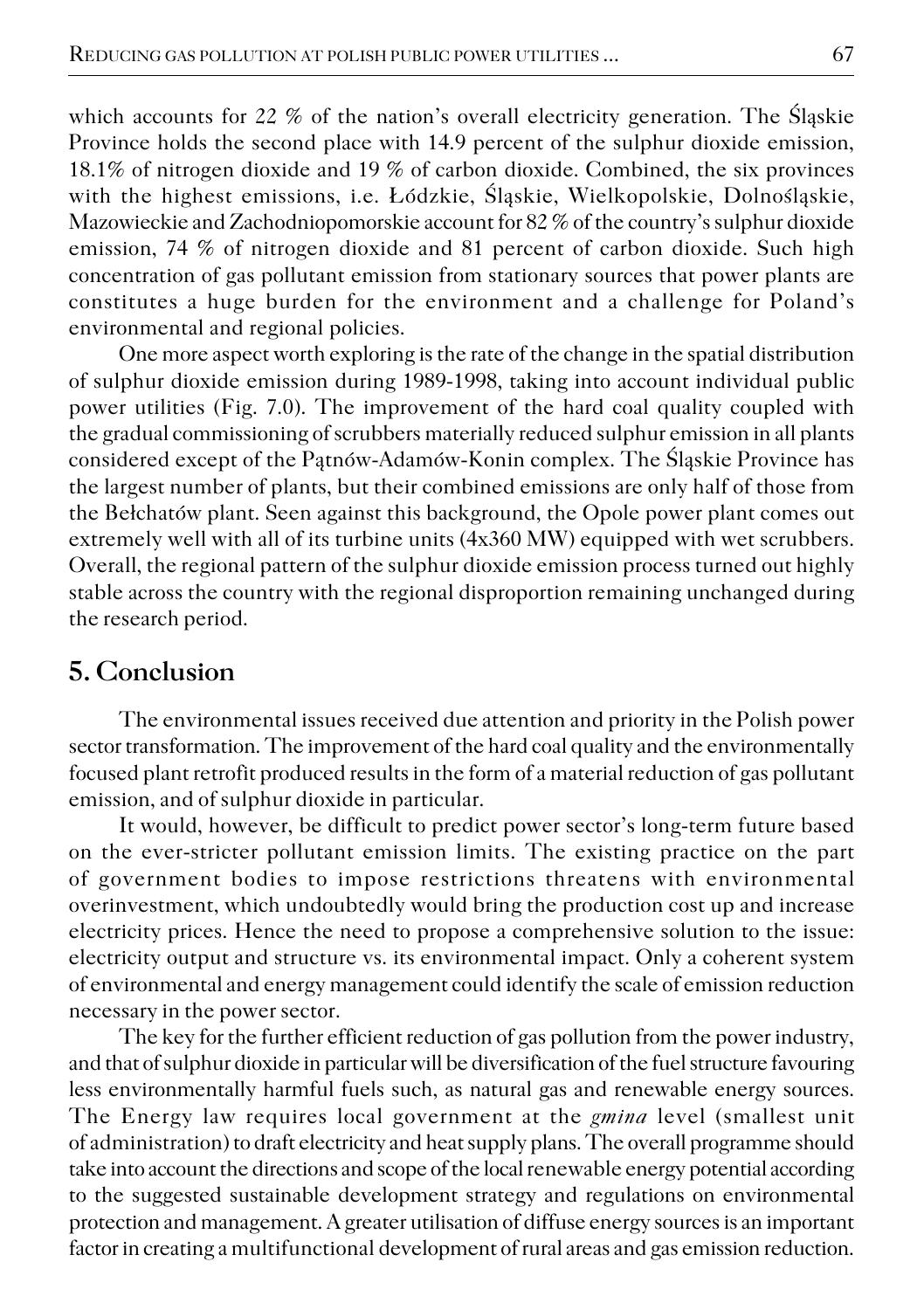In accordance with forecasts presented in the Green Book published by the European Commission, the contribution of renewable energy sources in the structure of primary fuels will grow from 5.5 to 12 % during this decade. This EU position requires of the Polish government, responsible for the strategic energy policies to pay more attention to the potential and conditions of the development of renewable energy sources. This position would also reduce the industry's environmental pressure.

#### **References:**

*Emitor,* 1994−1999, Agencja Rynku Energii S.A., Warszawa.

- Gajda A., Barc W., 1999, *Przegląd krajowych rozwiązań instalacji odsiarczania i odazotowania spalin,* Biuletyn Miesięczny, 12, PSE S.A.
- Górecki J., 1985, *Siarka w polskich złożach węgla kamiennego*, Gospodarka Surowcami Mineralnymi, 1, 1.
- Grzeszczak J., 1991, *Podstawowe orientacje badawcze geografii przemysłu,* [w:] Z. Chojnicki (red), *Podstawowe problemy metodologiczne rozwoju poskiej geografii*, UAM, Poznań.
- Kortus B., 1986, *Wstęp do geografii przemysłu*, PWN, Warszawa.
- Luchter L., 1995, *Strukturwandlungen in der Elektroenergetik Polens*, Weimar, Dadder.
- Luchter L., 1996, *Uwarunkowania przestrzenno−ekonomiczne i ekologiczne dostaw węgla kamiennego do elektrowni zawodowych,* [w:] R. Domański (red), *Nowa generacja w badaniach gospodarki przestrzennej*, Biuletyn KPZK PAN, 174.
- Misztal S., 1997, *Rozwój geografii przemysłu i jej problematyki badawczej,* [w:] A.Jackowski (red), *Geografia Człowiek Gospodarka*, IG UJ, Kraków.
- Poręba S., Gajda A., Burakowski A., 1997, *Program redukcji emisji szkodliwych substancji do atmosfery,* Biuletyn Miesięczny, 3, PSE S.A.
- *Prawo Energetyczne,* 1997, Ustawa z 10.IV.1997 r., Dziennik Ustaw, nr 54/9.
- *Statystyka Elektroenergetyki Polskiej*, 1990−1999, Agencja Rynku Energii S.A. Warszawa.
- Wieloński A., 2000, *Geografia przemysłu,* PWN, Warszawa.
- *Wykaz standardów dopuszczalnej emisji obowiązujących w krajach rozwiniętych*, 1994, Centrum Informatyki Energetyki, Warszawa.

## **Geneza, rozwój i zróżnicowanie przestrzenne procesu redukcji zanieczyszczeń gazowych w elektrowniach zawodowych w Polsce**

#### **Streszczenie**

W Polsce dopiero na początku lat 90. wraz z realizacją przekształceń strukturalnych w elektroenergetyce i odejściem od centralistycznego modelu jej organizacji rozpoczęto przykładać należytą uwagę do ekologicznych problemów funkcjonowania elektrowni cieplnych. Tematyka artykułu obejmuje genezę, rozwój i uwarunkowania procesu redukcji zanieczyszczeń gazowych w elektroenergetyce oraz jego zróżnicowanie w przestrzeni Polski.